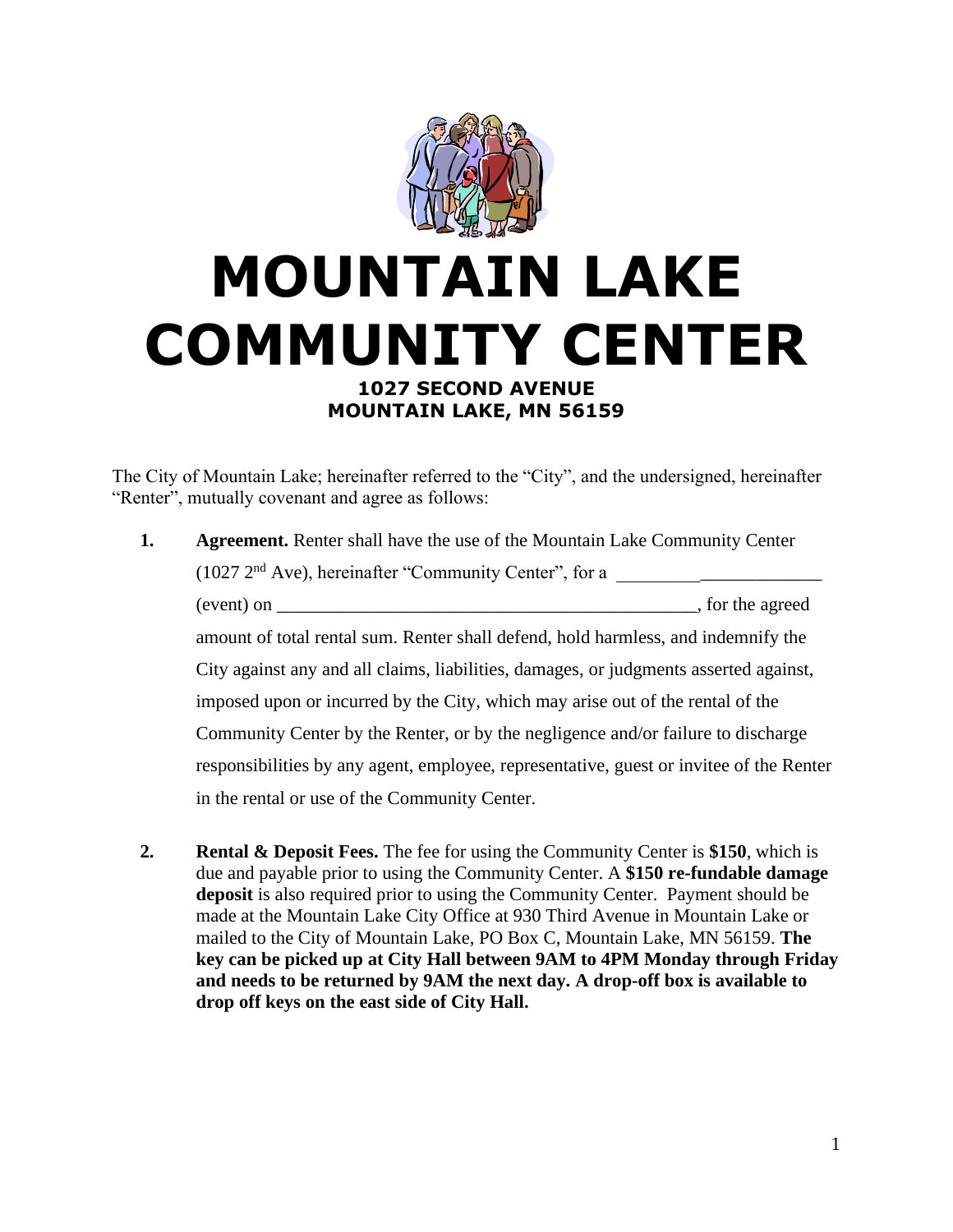## **3. Community Center Policies.**

Kitchen – Only counters and sinks are available for public use. Items in drawers or cupboards are not available to use. This includes utensils, pots, pans, flatware, dishes, coffee pots, dishwasher, and refrigerator or freezer. Items marked for Senior Dining are off limits. Renter must supply own dishcloths, dish soap, and garbage bags. Garbage can be put in dumpster and recycling may be placed in recycling bin which are located on the north side of the building.

Alcohol – NO ALCOHOL IS ALLOWED within the Community Center, on the sidewalk, or on the street around the building. Any evidence of possession or consumption of alcohol will result in an automatic loss of the damage deposit.

Smoking/Tobacco – NO SMOKING OR TOBACCO ARE ALLOWED within the Community Center, on the sidewalk, or on the street around the building. Any evidence of possession or use of smoking/tobacco products will result in an automatic loss of the damage deposit. Smoking products include, but are not limited to, tobacco, cigarettes, cigars, vaping products, pipes, e-cigarettes, and chewing tobacco.

Pets & Animals - No animals, other than service animals, will be allowed inside the Community Center. All service animals inside the building must be wearing their official service vest at all times.

Liquids – The use of any type of red beverage (juice, kool-aid, lemonade, etc.) is not permitted. Any evidence of possession or use of red beverages will result in an automatic loss of the damage deposit.

Tables & Chairs – There are round and rectangular tables to use with chairs. Tables and chairs can be moved to accommodate your event. Tables and chairs must be returned to the original position of when you arrived at the Community Center.

Electronic Equipment – A projector is available to use to display a presentation, watch a movie, or use in other capacities as allowed by the receiver equipment. The equipment to operate the projector and speakers are located in the northwest closet of the dining room. Please refer to the instructions located in the closet near the equipment on how to properly operate the equipment. Any tampering, damages, or misuse of the equipment will result in a loss to the damage deposit and any additional costs.

Hex  $Key - A$  hex key is on the ring of keys to unlock the Community Center doors. The key can be used to keep the south and southeast door open during your event. Please ensure that the doors are locked after your event.

Closing Time – Events must conclude by midnight of the scheduled event and be cleaned and vacated no later than 12:30 a.m. Any event that does bot oblige to the closing time rule may lose their damage deposit.